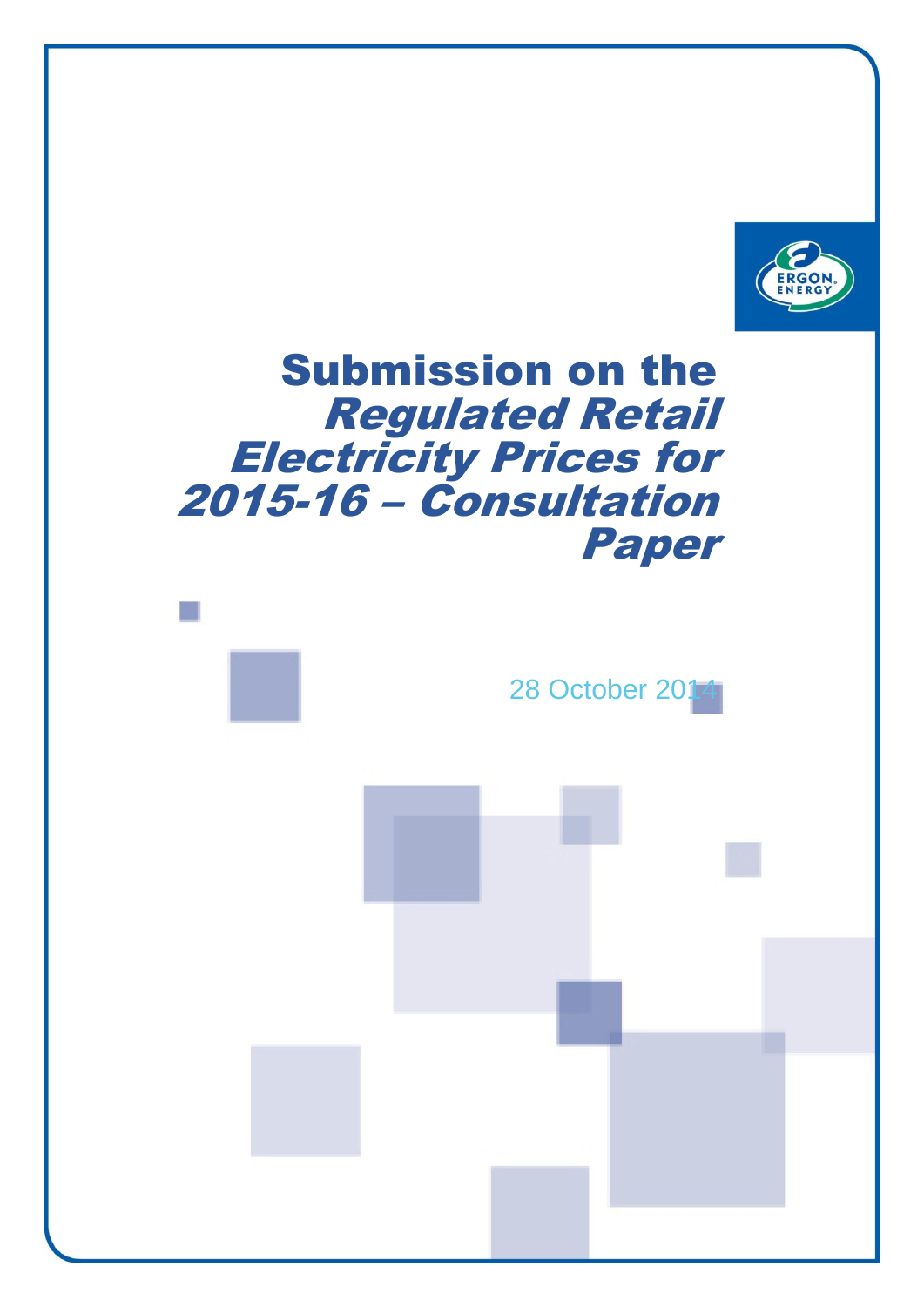## Submission on the Regulated Retail Electricity Prices for 2015-16 – Consultation Paper

#### Queensland Competition Authority

### 28 October 2014

This submission, which is available for publication, is made by:

Ergon Energy Corporation Limited

PO Box 264

FORTITUDE VALLEY QLD 4006

Enquiries or further communications should be directed to:

Jenny Doyle

Group Manager Regulatory Affairs

Ergon Energy Corporation Limited

Email: [jenny.doyle@ergon.com.au](mailto:jenny.doyle@ergon.com.au)

Phone: (07) 3851 6416

Mobile: 0427 156 897

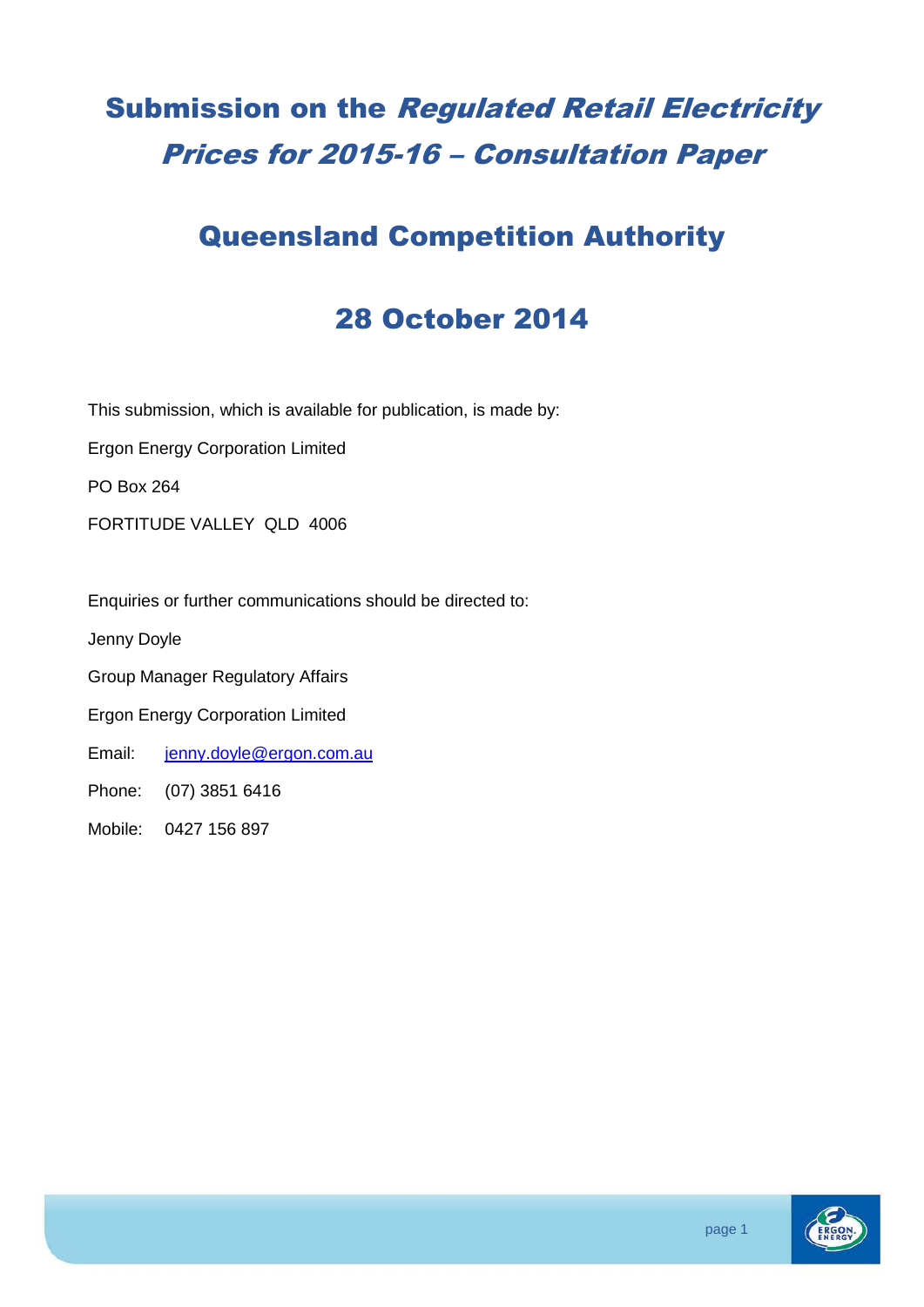### Introduction

Ergon Energy Corporation Limited (Ergon Energy), in its capacity as a Distribution Network Service Provider (DNSP) in Queensland, welcomes the opportunity to provide comment to the Queensland Competition Authority (QCA) on its *Regulated Retail Electricity Prices for 2015-16 – Consultation Paper* (Consultation Paper).

Ergon Energy is supportive of the overall approach the QCA is taking to developing regulated retail tariffs for 2015-16, and in particular, Ergon Energy supports the move to using Ergon Energy Distribution network tariffs.

In response to the QCA's invitation to provide comments on the Consultation Paper, Ergon Energy has focused on the questions presented in the Consultation Paper, Ergon Energy is available to discuss this submission or provide further detail regarding the issues raised, should the QCA require.

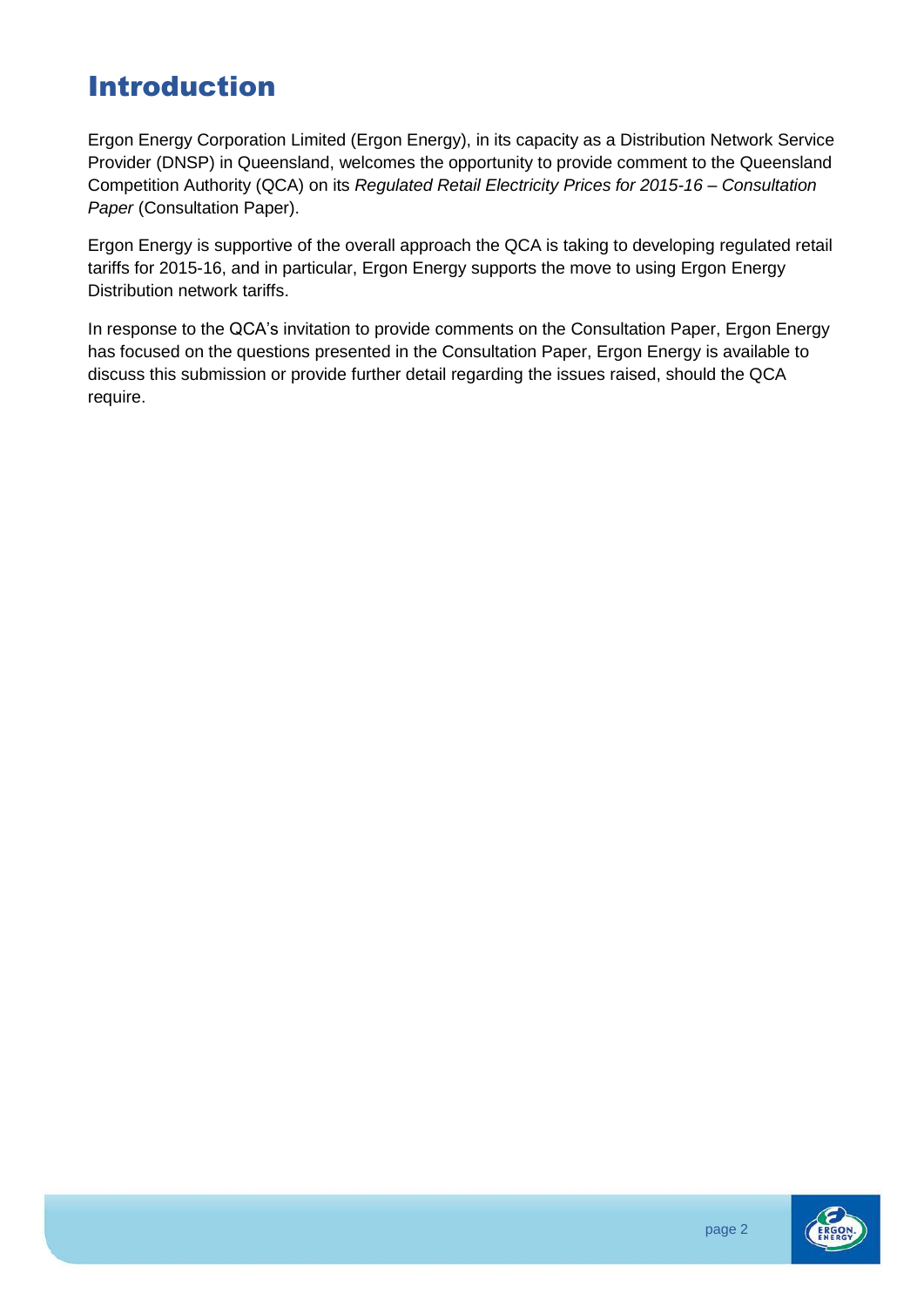### Table of detailed comments

| <b>Question(s)</b>                                                                                                                                                                               | <b>Ergon Energy Response</b>                                                                                                                                                                                                                                                                                                                                                                                                                                                                                                                                                                                                                                                                                                                                                                                                                                                                                                                                                                                                                                                                                                                                                                   |  |
|--------------------------------------------------------------------------------------------------------------------------------------------------------------------------------------------------|------------------------------------------------------------------------------------------------------------------------------------------------------------------------------------------------------------------------------------------------------------------------------------------------------------------------------------------------------------------------------------------------------------------------------------------------------------------------------------------------------------------------------------------------------------------------------------------------------------------------------------------------------------------------------------------------------------------------------------------------------------------------------------------------------------------------------------------------------------------------------------------------------------------------------------------------------------------------------------------------------------------------------------------------------------------------------------------------------------------------------------------------------------------------------------------------|--|
| Legislative requirements and pricing approaches                                                                                                                                                  |                                                                                                                                                                                                                                                                                                                                                                                                                                                                                                                                                                                                                                                                                                                                                                                                                                                                                                                                                                                                                                                                                                                                                                                                |  |
| 2.1 (a) For residential and small business customers, should<br>we:<br>(i) maintain the 2014-15 approach, which is to base<br>notified prices on south east Queensland costs? Why or<br>why not? | Ergon Energy supports the principle that tariffs should be cost-reflective as that<br>provides appropriate signals to customers which should result in an increase in<br>economic efficiency. Ergon Energy notes there are several issues that are<br>unique to our regional Queensland network and which impact how cost-reflective<br>tariffs should be structured and priced. Many of these issues are material in<br>nature and include:                                                                                                                                                                                                                                                                                                                                                                                                                                                                                                                                                                                                                                                                                                                                                   |  |
|                                                                                                                                                                                                  | Ergon Energy has a significant amount of sub-transmission network<br>compared to Energex;<br>South East Queensland (SEQ) has very meshed electricity networks<br>which serve a very dense customer population compared to regional<br>Queensland. As a consequence, the cost to supply customers in SEQ is<br>much lower in comparison to the cost to supply customers in Ergon<br>Energy's more radial and sparsely populated regional network, which is<br>also less homogenous;<br>SEQ is a very small area, and as a consequence time periods for tariffs<br>are not adversely impacted in the same manner in which they are across<br>a broad section of the remainder of the State. This is one of the reasons<br>why the use of time of use (ToU) schedules for Ergon Energy are<br>important to enable us to achieve the desired network outcomes of<br>improved utilisation for all areas of the network; and<br>All customers in SEQ experience very similar temperatures whilst the<br>variation in temperature across regional Queensland can be quite<br>significant. This means that customers use space cooling very differently<br>across the state, when compared to Energex. |  |
| (ii) keep notified prices at south east Queensland levels,<br>but use Ergon Distribution's tariff structures for some or<br>all tariffs? Why or why not?                                         | In consideration of these key differences, Ergon Energy suggests that it would<br>be appropriate that at a minimum, its network tariff structures should be used for<br>all tariffs. Ergon Energy has been undertaking significant work to ensure its<br>network tariff structures are as cost reflective as possible and these should be<br>reflected in retail prices.                                                                                                                                                                                                                                                                                                                                                                                                                                                                                                                                                                                                                                                                                                                                                                                                                       |  |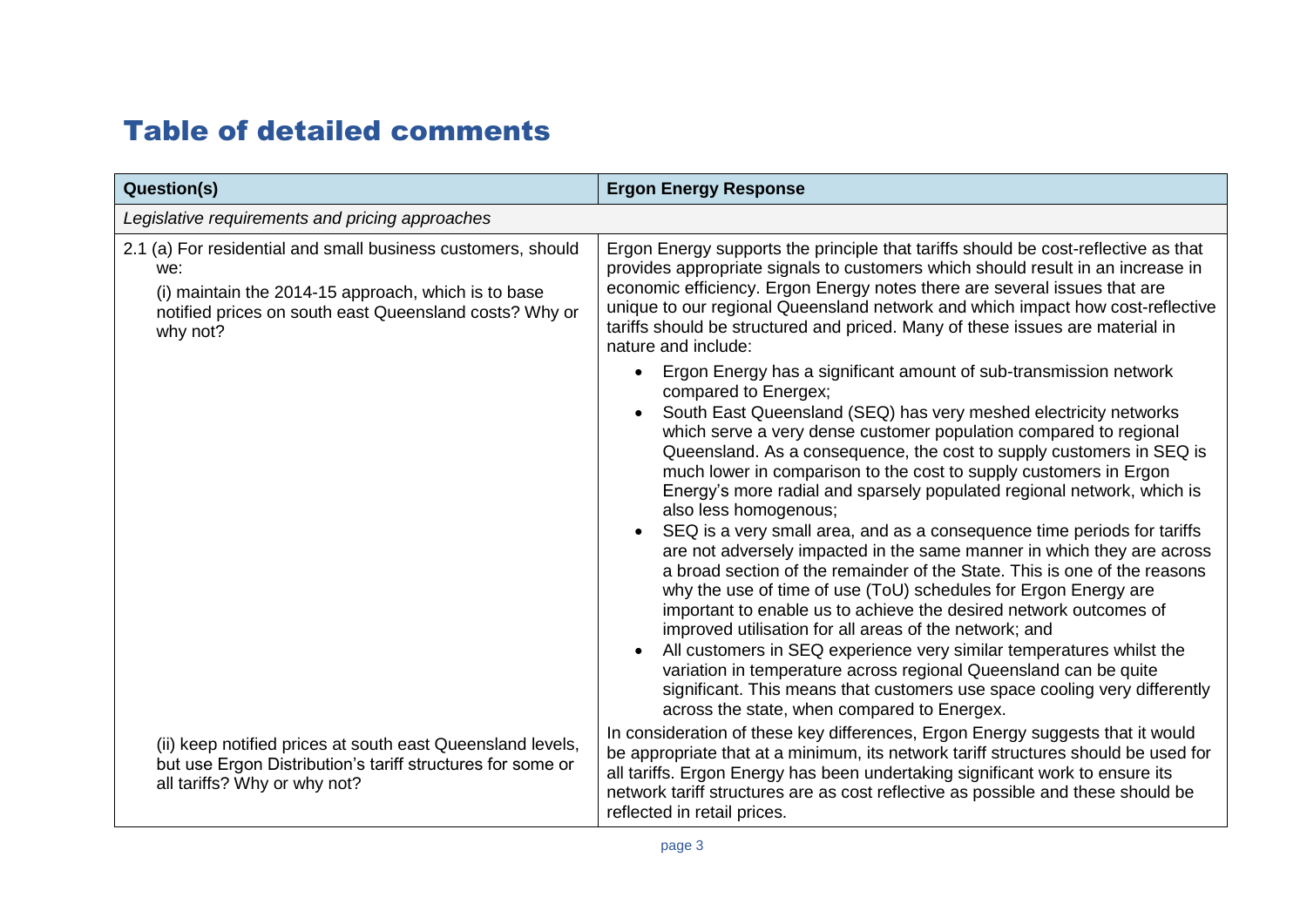|                                                                                                                                                                             | However, Ergon Energy's ultimate preference is that the network component of<br>notified prices be based on the cost to supply customers across the regional<br>distribution areas of the State and this should be implemented through a<br>transitional path commencing with the introduction of a network Community<br>Service Obligation (CSO).                                                                                                                                                                                                                                                                                                                                                                      |  |
|-----------------------------------------------------------------------------------------------------------------------------------------------------------------------------|-------------------------------------------------------------------------------------------------------------------------------------------------------------------------------------------------------------------------------------------------------------------------------------------------------------------------------------------------------------------------------------------------------------------------------------------------------------------------------------------------------------------------------------------------------------------------------------------------------------------------------------------------------------------------------------------------------------------------|--|
|                                                                                                                                                                             | Whatever approach the QCA decides to pursue, it is essential that regard is had<br>to the relativities between tariffs to ensure unintended distortions are not<br>introduced as a result of the approach taken.                                                                                                                                                                                                                                                                                                                                                                                                                                                                                                        |  |
|                                                                                                                                                                             | Ergon Energy also notes that it may be necessary to introduce transitional<br>arrangements for some tariffs where meter changes are required to support the<br>new tariffs. For example it may be necessary for there to be T22 and T22A<br>where T22 continues to be based on Energex's network tariffs so that customers<br>of Ergon Energy Queensland can continue to be charged while meters are<br>changed over to reflect Ergon Energy's network tariff structures. Once the meter<br>change occurs, customers could then be moved to T22A. This approach allows<br>cost reflective tariff structures to be introduced as soon as possible while also<br>allowing for a staged metering program to be undertaken. |  |
| 2.1 (b) For large business customers, should we:<br>(i) maintain the 2104-15 approach, which is to base<br>notified prices on regional Queensland costs? Why or<br>why not? | Ergon Energy agrees that the 2014-15 approach should be maintained on the<br>basis that it will promote efficiency in capital expenditure and improved asset<br>utilisation because customers will see cost-reflective network tariff structures that<br>send signals about their use of the network.                                                                                                                                                                                                                                                                                                                                                                                                                   |  |
| Network costs                                                                                                                                                               |                                                                                                                                                                                                                                                                                                                                                                                                                                                                                                                                                                                                                                                                                                                         |  |
| 3.1 (a) Should we continue to use Energex's tariff structures<br>as the basis for retail tariffs for residential and small<br>business customers?                           | Ergon Energy does not support the continued use of Energex's tariff structures<br>as the basis for retail tariffs for residential and small business customers. Refer<br>response to 2.1(a) above.                                                                                                                                                                                                                                                                                                                                                                                                                                                                                                                      |  |
| 3.1 (b) Alternatively, should we use Ergon Distribution's tariff<br>structures for some or all retail tariffs for residential and<br>small business customers?              | Ergon Energy supports the use of Ergon Energy's distribution tariff structures for<br>all retail tariffs for residential and small business customers. Refer response to<br>$2.1(a)$ above.                                                                                                                                                                                                                                                                                                                                                                                                                                                                                                                             |  |
| 3.1 (c) Are there any other issues we should consider?                                                                                                                      | Nil comment.                                                                                                                                                                                                                                                                                                                                                                                                                                                                                                                                                                                                                                                                                                            |  |
| <b>Energy costs</b>                                                                                                                                                         |                                                                                                                                                                                                                                                                                                                                                                                                                                                                                                                                                                                                                                                                                                                         |  |
| 4.1 (a) Is there any new information available to suggest<br>alternative approaches to those used in the 2014-15<br>determination might be more appropriate?                | Nil comment.                                                                                                                                                                                                                                                                                                                                                                                                                                                                                                                                                                                                                                                                                                            |  |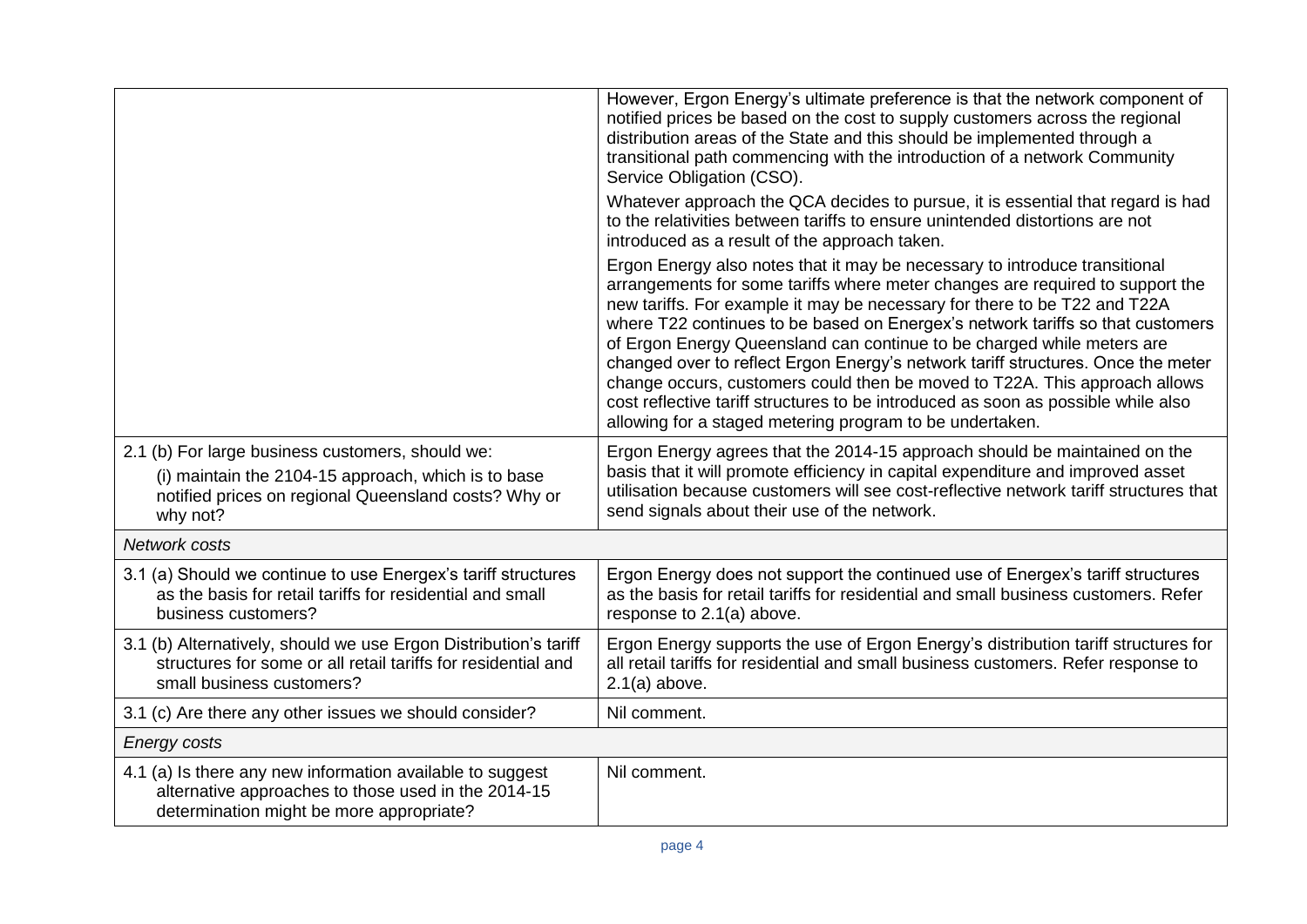| Nil comment.<br>Nil comment.                                                                                                                                                                                                                                                                                                            |  |  |
|-----------------------------------------------------------------------------------------------------------------------------------------------------------------------------------------------------------------------------------------------------------------------------------------------------------------------------------------|--|--|
|                                                                                                                                                                                                                                                                                                                                         |  |  |
|                                                                                                                                                                                                                                                                                                                                         |  |  |
|                                                                                                                                                                                                                                                                                                                                         |  |  |
| Nil comment.                                                                                                                                                                                                                                                                                                                            |  |  |
| Nil comment.                                                                                                                                                                                                                                                                                                                            |  |  |
| Nil comment.                                                                                                                                                                                                                                                                                                                            |  |  |
| Competition and headroom                                                                                                                                                                                                                                                                                                                |  |  |
| Nil comment.                                                                                                                                                                                                                                                                                                                            |  |  |
| Nil comment.                                                                                                                                                                                                                                                                                                                            |  |  |
| Nil comment.                                                                                                                                                                                                                                                                                                                            |  |  |
| Cost pass-through mechanism                                                                                                                                                                                                                                                                                                             |  |  |
| Nil comment.                                                                                                                                                                                                                                                                                                                            |  |  |
|                                                                                                                                                                                                                                                                                                                                         |  |  |
| Ergon Energy agrees the removal of tariff 13 is justified on the basis that there is<br>currently only one customer in regional Queensland accessing this tariff and that<br>Ergon Energy does not have a network tariff on which to base retail tariff 13.<br>Ergon Energy suggests that a transitional period may be required to move |  |  |
|                                                                                                                                                                                                                                                                                                                                         |  |  |